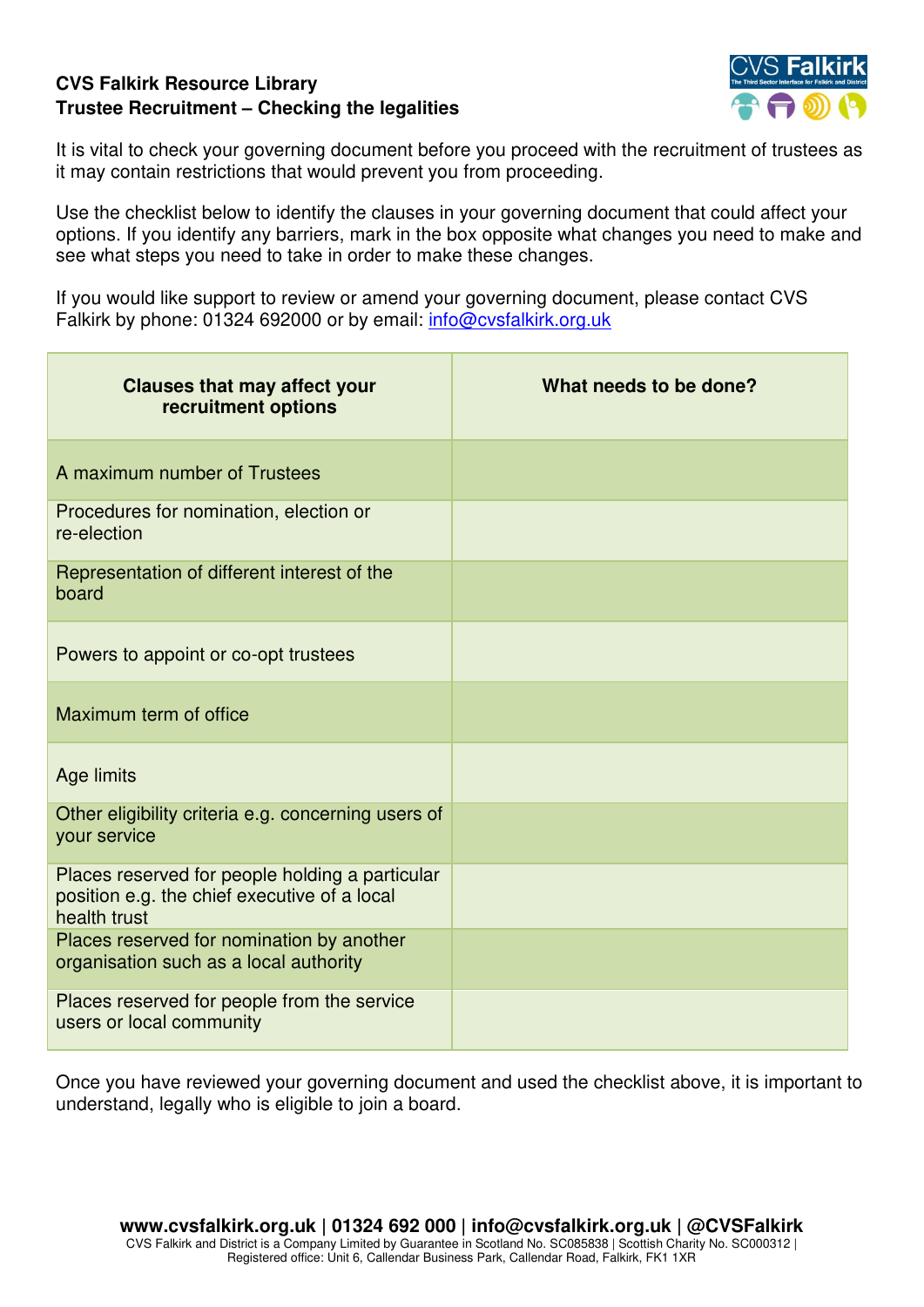## **CVS Falkirk Resource Library Trustee Recruitment – Checking the legalities**



#### **Who can't be a Trustee? – Charities**

If your organisation is a registered charity then there are restrictions on who can and can't be a charity trustee. The Charities and Trustee Investment (Scotland) Act 2005 section 69 and 70 provides details of those persons who are disqualified from being a charity trustee.

#### **Disqualification from being a Charity Trustee**

Under section 69 of the Charities and Trustee Investment (Scotland) Act 2005 the following are disqualified from acting as charity trustees:

- Someone with an unspent conviction for dishonesty or an offence under the Act
- An undischarged bankrupt
- Someone who has been removed under either Scottish or English Law or the courts from being a charity trustee
- A person disqualified from being a company director

It is the responsibility of individual charity trustees to ensure they personally are not disqualified from being a charity trustee.

It is also in the interests of the charity for the charity trustees collectively to ensure that no charity trustees are disqualified from being a charity trustee.

Anyone who acts as a charity trustee whilst disqualified is guilty of an offence punishable by a fine or imprisonment, or both. The disqualified person may apply to OSCR for a waiver to lift the disqualification generally, or in relation to a specific charity or type of charity. However a waiver lifting a disqualification will not be given lightly by OSCR.

#### **Examples of good practice**

- Prospective charity trustees sign a form before their election or appointment to confirm they are not disqualified from acting as a charity trustee
- Consider whether any other checks need to be carried out. This may be particularly relevant for charity trustees working with vulnerable groups where there are likely to be requirements under other legislation

#### **Statement example: Form of declaration of commitment and qualification for trusteeship**

*I [insert name] am committed to achieving the objectives of [insert name of organisation]. I understand the responsibilities and liabilities I am taking on in becoming a trustee of [insert name of organisation] and agree to devote the necessary time and effort to my trusteeship. I am not disqualified from acting as a trustee under section 69, 70 The Charities and Trustee Investment (Scotland) Act 2005.* 

*Signed:* 

*Date:*